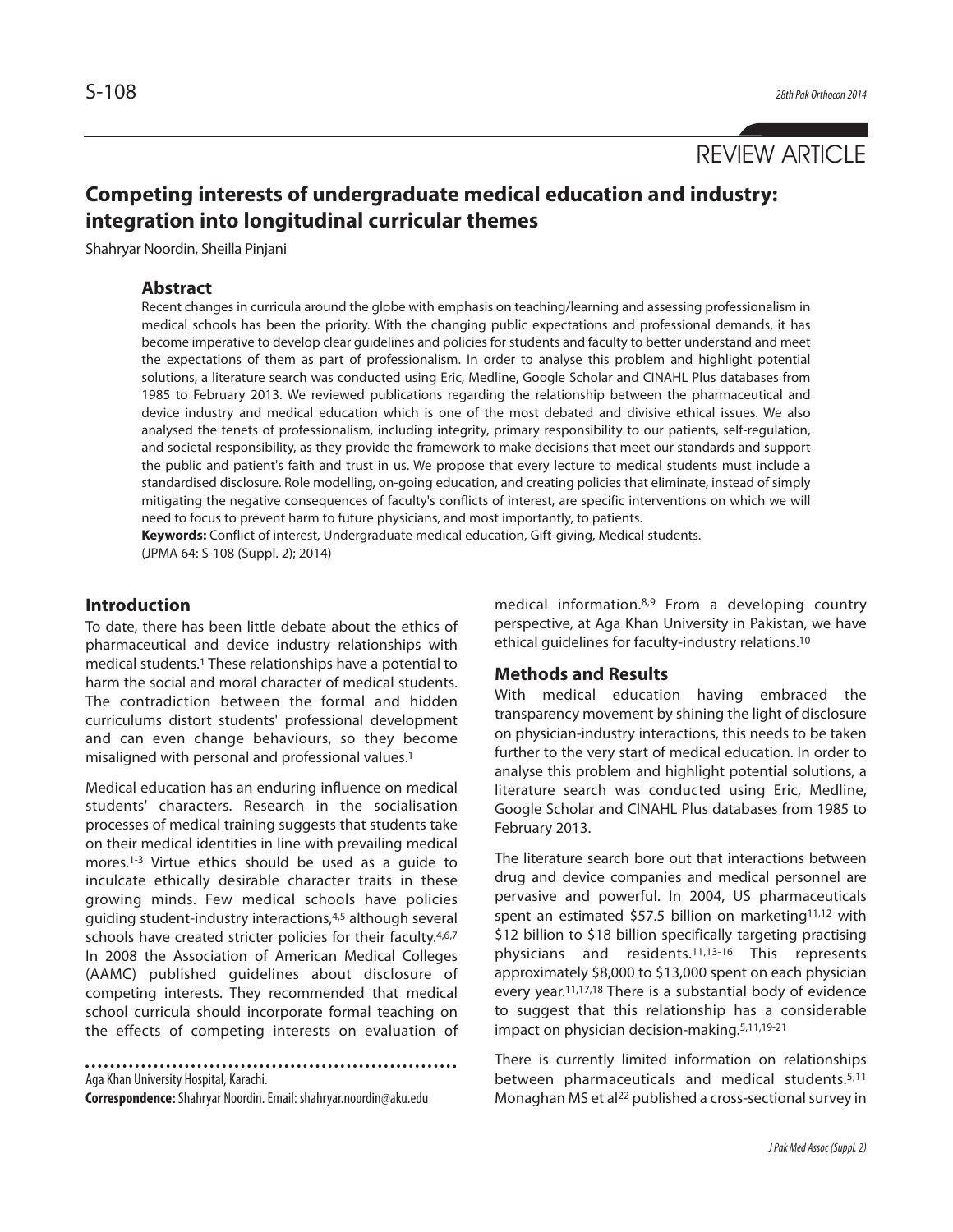**Table:** Possible Solutions.

Educational training of undergraduates

Providing guided experiences in dealing with pharmaceutical company representatives (PCRs)

Seminar using trained pharmacists to portray appropriate interactions with PCRs

Workshop to promote critical thinking about appropriate physician - PCR interactions Small group discussion sessions

Role plays with simulated PCRs

Seminar on marketing concepts followed by structured evaluation of PCR sales presentations

Lecture dedicated to the topic of physician - industry interactions Role plays to teach critical analysis of promotional materials

2003 suggesting that health professional students' knowledge and attitudes toward the pharmaceutical industry are formed prior to graduation.

### **Global Practices**

In United States, the American Medical Student Association (AMSA), which had 68,000 members in 2006, was quite vocal in its concerns regarding relationships with drug companies. In 2001, it developed a comprehensive PharmFree policy, which proposed banning all pharmaceutical advertising and sponsorship, and it launched the 'No Free Lunch Campaign'. In 2006, it undertook a national survey of medical school policies on relationships with pharmaceutical companies, which resulted in a PharmFree Scorecard in 2007, ranking medical schools based on their policies to limit the access of pharmaceutical companies and representatives at academic teaching centres.23-25 After mounting controversy nationally regarding the role of the pharmaceutical industry, the influential paper by Brennan et al called for the elimination of even small gifts and funds for physician travel and speaker's bureaus, and modification of industry contribution to continuing medical education (CME).<sup>26</sup> Developing a policy on relationships with drug companies was a major agenda item at the Australian Medical Students Association National Council meeting in 2004.<sup>1</sup>

In 2005, medical schools in Norway collectively agreed that all pharmaceutical industry-related activity on campuses should be terminated and that educational initiatives should exclude all participation from the pharmaceutical industry.<sup>27</sup> In addition, Norwegian medical schools are bound by the guidelines of the Norwegian Medical Association (NMA), which states that "information cannot be given to students unless the education institution has approved it" and "nonprofessional activities should not be directly or indirectly sponsored by the pharmaceutical industry".<sup>27</sup> Other countries have tried a different approach. In the United

Kingdom, some medical schools have initiated a collaboration with pharmaceutical companies aimed at educating medical students.<sup>28</sup>

In 2008, pharmaceutical companies contributed US \$8.6 million to Harvard for basic science research and US \$3million for CME. Furthermore, 149 members of the medical faculty disclosed financial ties to Pfizer and130 disclosed ties to Merck.<sup>29</sup> The AMSA, which gives medical school ratings based on how well they monitor and manage their money from the drug industry, recently gave Harvard Medical School an F grade.<sup>29</sup> This promoted greater disclosure of conflicts of interest by the medical faculty at Harvard Medical School, which became the first school in the United States to require medical professors to disclose to students all of their financial ties with industry.<sup>29</sup> Other medical schools are making efforts to be more transparent in their dealings with industry. For instance, the Feinberg School of Medicine at Northwestern University in Chicago, Illinois, has created online faculty profiles that include industry relationships of about 2,000 staff members.<sup>29</sup> Other hospitals have taken steps to make physicians' financial relationships publicly available and accessible to students.<sup>30</sup>

University of Wisconsin School of Medicine and Public Health (UWSMPH) in 2009 introduced a lecture dedicated to the topic of physician-industry interactions to the curriculum of second year students.<sup>11</sup> They also suggested a small-group session to facilitate discussion and provide students with an opportunity to ask instructors specific questions.

# **Elimination Strategies**

Other strategies that eliminate or regulate conflicts of interest among medical school instructors may be necessary, such as restricting certain types of gifts or requiring institutional oversight of faculty members' consulting arrangements with industry.8,30

Restricting interactions between medical personnel and pharmaceutical company representatives (PCR) is one approach to eliminating adverse effects of contacts with PCRs.31,32 However, medical students and physicians in training will likely deal with such marketing influences once in practice.<sup>31</sup> The provision of training or quided experiences in dealing with PCRs seems a more reasonable educational strategy for producing a physician who will be aware of the potential conflict of interest from the profit motive inherent in the pharmaceutical and other health related industries.21,31,33-36 These seminars have emphasised the legal limits regarding what the PCR could and could not say to the physician. These different strategies have been summarised (Table-1).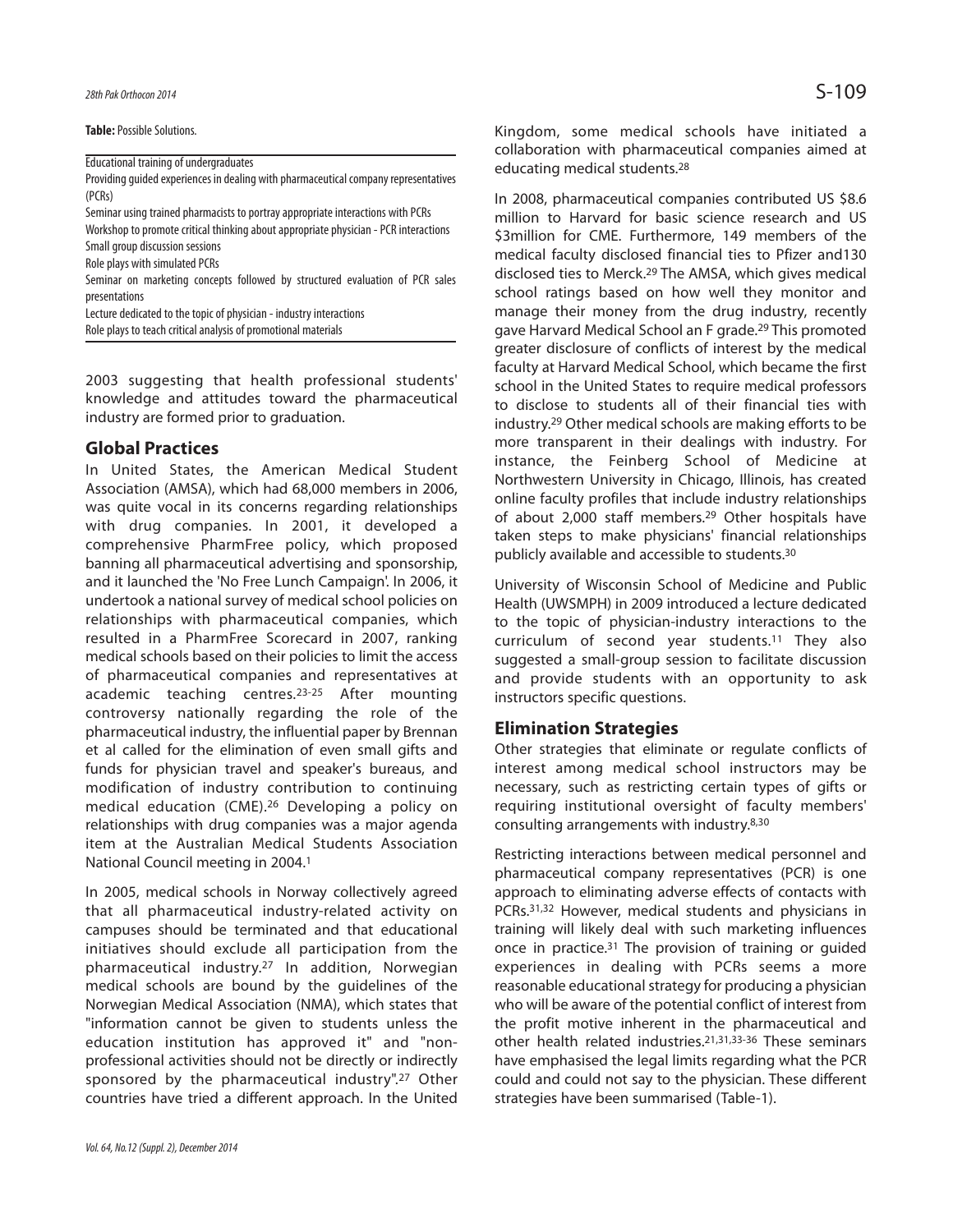The challenge for medical educators is how to incorporate this increasingly important knowledge domain into training programmes.<sup>31</sup> The growing emphasis on social justice and professionalism should encourage the appropriate distance from and respect for marketing pressures in medicine and add support for this curricular element in medical education.<sup>37</sup>

# **Disclosure Policy**

A policy that requires disclosure of financial conflicts of interest before the start of any lecture would serve as a powerful reminder to a medical student audience about the potential for bias in the presentation of scientific information and, therefore, the need to be critical evaluators of the material being taught. This was also voiced by medical students at the June 2011 meeting of the American Medical Association,<sup>38</sup> where a medical student proposed, and the House of Delegates adopted, a resolution asking the Liaison Committee on Medical Education to consider new standards that would encourage all US medical school faculty to disclose their financial ties with industry when they teach medical students.39

In addition to lessons in the formal curriculum, students are deeply influenced by the behaviour of role models, institutional policies, or other characteristics of the learning environment cumulatively known as the "hidden curriculum".30,40 The existence of a disclosure policy would communicate that an institution values the integrity of medical education. The ideal format and content of disclosure to medical students remain unknown. Requiring comprehensive disclosure of 36 months' worth of financial relationships as suggested by the International Committee of Medical Journal Editors (ICMJE),<sup>41</sup> may unnecessarily distract students. We recommend using the second-slide policy created by students and staff at Harvard Medical School.<sup>30</sup> Every lecture to the first- and second-year classes must include, as the second slide of the presentation, 1 of 3 standardised disclosures: no financial relationships with commercial entities producing healthcare-related products and/or services; financial relationships with commercial entities that are not relevant to lecture content; or disclosure of relevant conflicts (with basic details) that provide information about the teacher's financial relationships with healthcare-related companies and entities.

# **Implementation Strategies and Evaluation**

After approval from the curriculum committee, course directors for respective modules shall be tasked with ensuring that lecturers are informed about this second-

slide policy. Policy implementation will include a brief presentation to students by the respective year-wise coordinators introducing the disclosure policy, routine conflict of interest disclosure by faculty during lectures, and continuous student online access to faculty disclosures.

To evaluate the effect of this policy we will conduct a survey of Year 1 and Year 2 medical students adapted from Korenstein D et al.<sup>40</sup> to assess student attitudes toward conflict of interest disclosure and the appropriateness of industry gifts to physicians, industry-sponsored education, and industry-faculty relationships with responses on a 5-point Likert scale. The students will by surveyed during class meetings at the beginning and end of the 2014-15 academic year, comparing attitudes (combined 'agree' and 'strongly agree' responses) before and after implementation using a 2-sided Fisher exact test, with significance defined by p values of less than 0.05. Ethics Review Committee (ERC) approval will be taken for this survey and participation in the survey will be voluntary and anonymous.

In the next phase, this project will be extended to the clinical medical students in Years 3, 4 and 5. A more active posture toward conflict of interest disclosure in medical school should continue once students enter their clinical rotations. That environment will require additional strategies because more teaching occurs informally and in small groups.30

# **Conclusion**

As the relationship between the pharmaceutical / device industry and physicians becomes increasingly complex, medical schools need to work actively to enable medical students develop appropriate ethical standards for interacting with these companies. The Academia must not procrastinate in addressing the issue of conflict of interest. Simultaneously, we should not stop at disclosures. Instead, disclosure policy should be the stepping stone for aggressive endeavours to deal with the negative fallout of conflict of interest on medical students.

#### **References**

- 1. Rogers WA, Mansfield PR, Braunack-Mayer AJ, Jureidini JN. The ethics of pharmaceutical industry relationships with medical students. Med J Aust 2004;180:411-4.
- 2. Mansfield PR. Bribes for doctors: a gift for bioethicists? Am J Bioeth 2003;3:47-8.
- 3. Stern DT. Practicing what we preach? An analysis of the curriculum of values in medical education. Am J Med 1998;104:569-75.
- 4. Hyman PL, Hochman ME, Shaw JG, Steinman MA. Attitudes of preclinical and clinical medical students toward interactions with the pharmaceutical industry. Acad Med 2007;82:94-9.
- 5. Sierles FS, Brodkey AC, Cleary LM, McCurdy FA, Mintz M, Frank J, et al. Medical students' exposure to and attitudes about drug